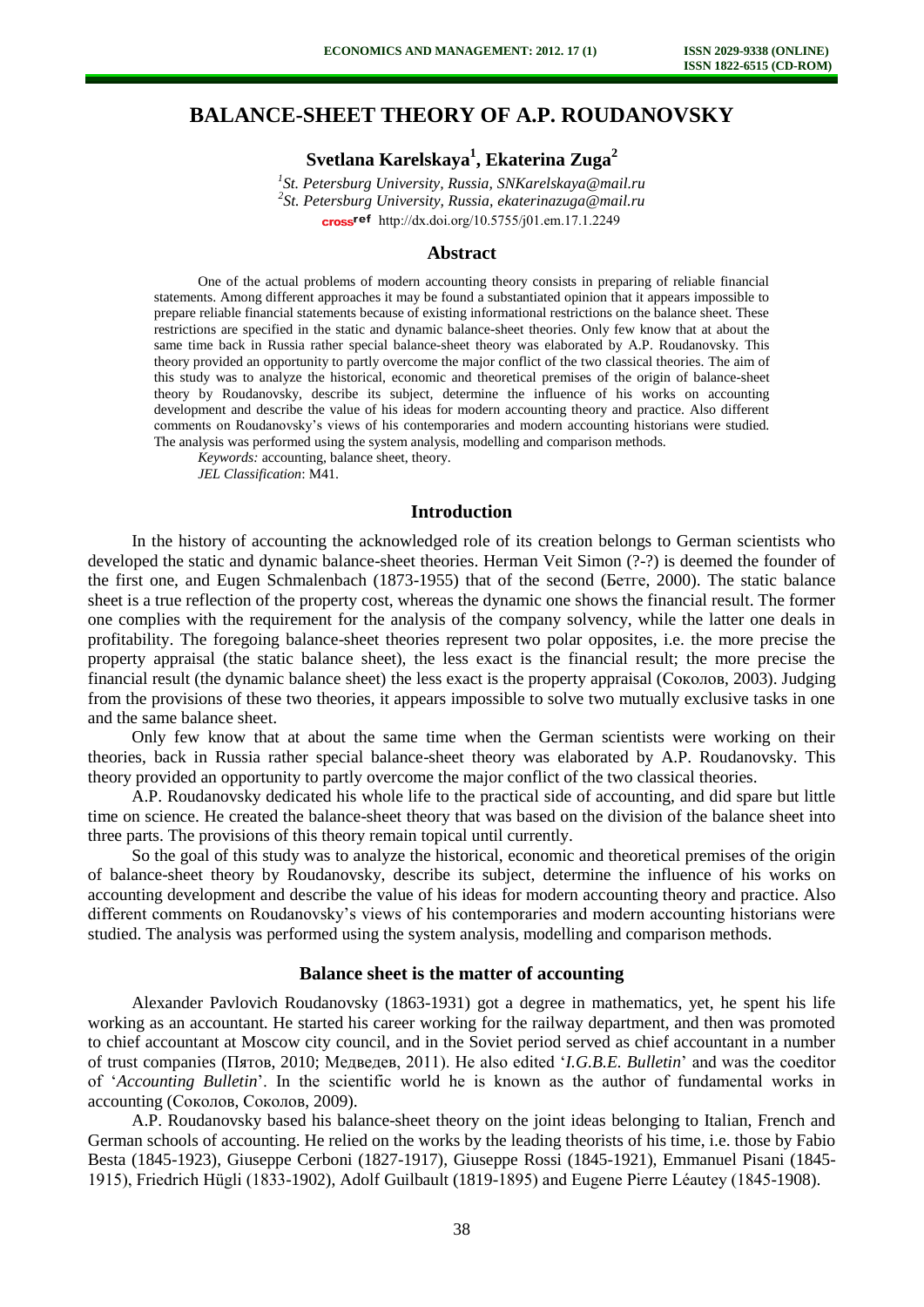Roudanovsky believed that a balance sheet is the matter of accounting (Рудановский, 1926). He claimed that '*a balance sheet should be interpreted not as a table or, in general, not as some form of showing the results of the accounting registry. It should be interpreted as an aggregate concept of the company activities which are inherent to it in reality, irrespective of how and to what extent they are covered by accounting*' (Рудановский, 1926). He considered the balance sheet not as a form of reporting, but as an economic category existing independent of accounting. '*The Company economy rigorously observes its own balance sheet, i.e. it does its best to preserve the equilibrium under any circumstances, be they internal or external*' (Рудановский, 1926). An accountant does not make the balance sheet; he just puts things down using accounting methods. The more perfect the methods are, the more reliable the true standing of the Company is. The author insisted that '*the balance sheet shall be settled as a system of equations, and never be restricted to balancing it to the net position*' (Рудановский, 1925).

Roudanovsky held that the reliable Company standing could be defined only through the observance of the joint axioms drawn by Paсioli and Pisani, i.e. through the simultaneous observance of the equilibrium of the assets and liabilities (*note* – *liabilities hereinafter mean sum of liabilities and capital*), and the balance equilibrium of the static and dynamic accounts. The latter one allowed to correctly calculate the profit, '*otherwise, with just one single Pacioli's axiom we would move no further than the static accounting and would have to face the situation of a vessel which sails without a steering wheel and goes astray all the time*' (Рудановский, 1926). The balance sheet drawn up on the basis of Pacioli's axiom, in his opinion, would be like 'a line of hieroglyphs' which could be deciphered only with the help of special methods (Рудановский, 1926). Such type of a balance sheet cannot provide a reliable disclosure of information on the Company economic standing and makes it possible for 'accounting manipulations'.

The background of Roudanovsky's balance-sheet theory implies separation of static from dynamics. The scientist borrowed the interpretation of these concepts from Pisani who identified the economic process with a mechanism and who was the first one to introduce the mechanic terms to characterize the balancesheet theory (Пятов, 2010). He interpreted static as everything that permanently remains in the balance sheet, or, in other words, its assets and liabilities; he also interpreted dynamics as anything which has its special fixed term or periodical recurrence, i.e. a change in the assets and liabilities (Рудановский, 1926). Therefore, the scientist understood the static as all the non-recurring and non-fixed in time operations, and the dynamics as those fixed in time and recurring. So, the static stands for the permanent parts of the balance sheet (the assets and liabilities). '*Following Pisani's axiom, the balance sheet can be completely divided into two categories, but they are unstable, and hence, do not make up what is called account; these two categories are the static and dynamic parts of the balance sheet, the monetary appraisal of which must always maintain an equilibrium, i.e. the static part must be always equal to the dynamic one*' (Рудановский, 1926).

### **The balance-sheet equation is artificial**

Among the major provisions of Roudanovsky's concept there appears his acknowledgement of the idea that the equality of assets and liabilities in the balance sheet, so customary for the accountants for many decades and never disputed, is artificial. '*As our day-to-day practice shows us, the assets and liabilities may change irrespective of each other, as long as they are involved in business transactions*' (Рудановский, 1926). He made this statement as a result of his understanding of the balance sheet assets and liabilities not as components of a balance sheet which reflect distribution of the same capital sum, but as its absolutely different elements. '*In any business its assets stand for its property – all its belongings and, in general, all its business relations – and its liabilities reflect the origin of this property and its belonging or relation to different persons and entities. In other words, the liabilities represent a complex of legal relations, i.e. rights which include an economic component, and in such understanding these economic rights are capitals proper*' (Рудановский, 1925а). The author interpreted the assets as the company's property, i.e. a complex of things and matters which represent the company's internal business relations. The liabilities in their turn reflected the information in respect to the origin of the property or where it belonged, in other words, the liabilities stood for a complex of the property legal rights and reflected the company's external business relations. It is important to emphasize that the scientist believed that the liabilities included all and any legal relations of the company which were reflected in the personal accounts (trade accounts), that is the total of not only the obligations (of the creditors), but also the rights (of the debtors) (Рудановский, 1926).

In defining the balance-sheet components in this way Roudanovsky formed an opinion that the assets and liabilities may alter unequally. In order to level the balance sheet, i.e. to observe Pacioli's axiom,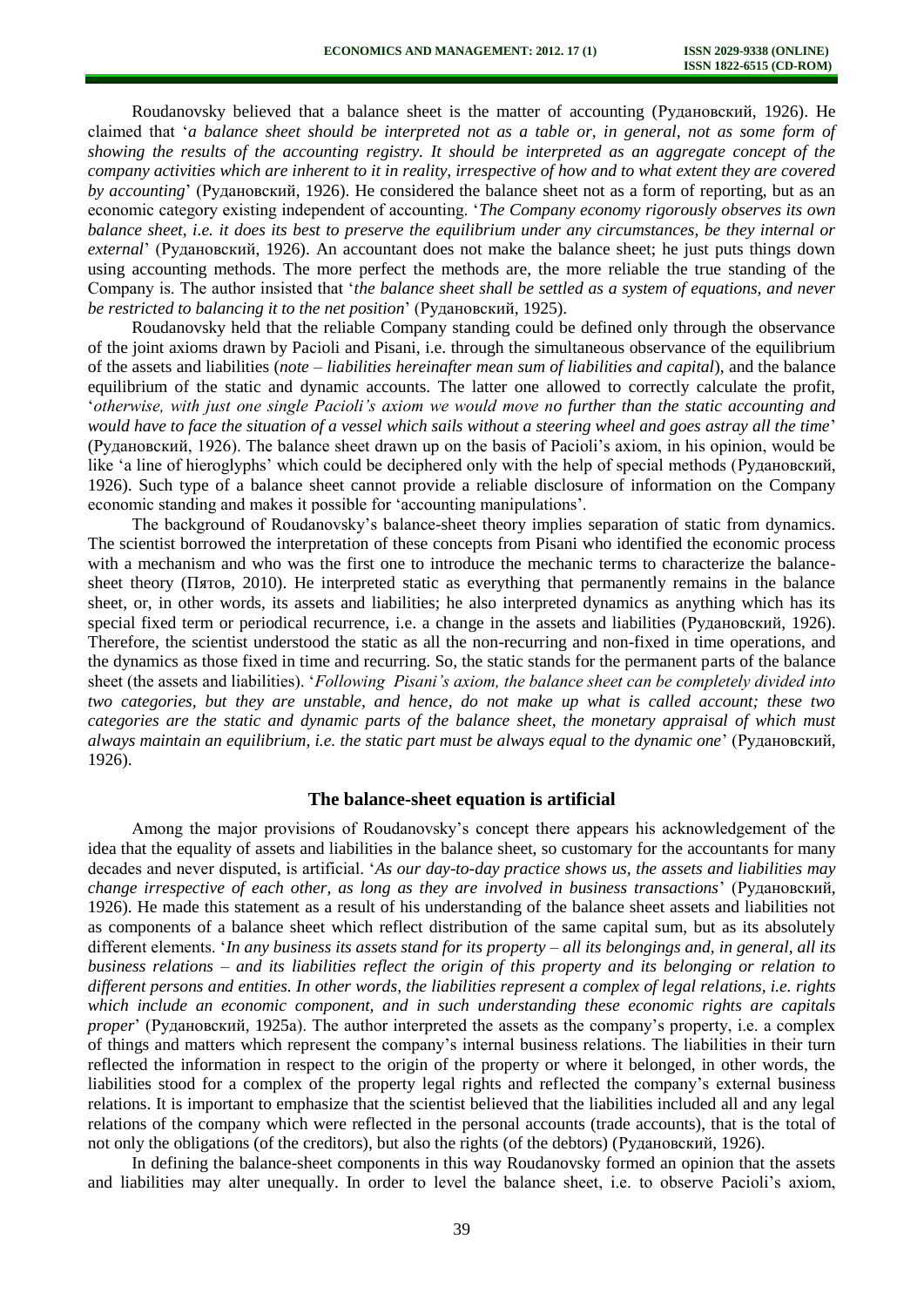Roudanovsky introduced an additional component to the balance sheet which he called 'a budget', or 'a turnover account including all the changes' (Рудановский, 1926). The budget provided for the observance of the equality of the balance-sheet results and reflected independent changes in its other two components. '*The budget serves a junction of the balance sheet, which brings together all the key factors and in which the inequality of the income and expenditure plays the decisive role for leveling in the balance sheet the cost of the assets with the value of the liabilities*' (Рудановский, 1926). Thereafter he wrote that '*leveling the assets and liabilities without the budget is in essence a falsification and is possible only in some particular case of leveling the income with the budget expenditure*' (Рудановский, 1926).

## **Turnover - a new element in the balance sheet**

In the graphic presentation introduction of the turnover into the balance sheet looks as its supplement with the data from the profit and loss report. This idea was not new for Russia. A similar proposition was made by Z.P. Evzlin (1869- ?) already in 1901 (Евзлин, 1901). However, he just mechanically combined the two financial statements, whereas Roudanovsky formulated the theoretical background of their combining.

The turnover in the balance sheet enables to present the whole body of the changes happening to the property and rights. '*The budget, or the turnover of the business, serves as a total uniting the assets and liabilities, or separating them for a certain period or time*' (Рудановский, 1926). The composite parts of the balance sheet, as proposed by Roudanovsky, can be shown in the following layout (FIG. 1) which includes the permanent balance-sheet components connected with each other by a changeable one, i.e. the budget.



**Figure 1.** Balance sheet composition after A.P. Roudanovsky *Source:* cited after Помазков (1929)

Roudanovsky borrowed the idea of such balance-sheet composition from Italian and French authors. Besta had before that written about the correlation of the income and expenditure on a special account. Léautey had insisted on the necessity to distinguish between the assets and liabilities and on opening for that purpose a special type of a turnover account. Rossi, while advocating the principle of duality, had said that '*three parts should be distinguished in business, and they are economic relations, legal relations and relations which he called administrative*' (Рудановский, 1926). He also claimed that administrative relations brought forth the business turnover which linked together economic and legal relations. To lay out the balance sheet, Pisani introduced specific accounts (Рудановский, 1926).

For his own balance-sheet theory Roudanovsky made a critical analysis and supplemented these ideas. For instance, in Rossi's concept he specified the provision on administrative relations which could produce changes in economic and legal ones (Рудановский, 1926). He borrowed Léautey's idea of a separate account to reflect the turnover and labeled it with the key 'term-fixed' feature (Рудановский, 1926). He complemented Pisani's statmography with highlighting the main feature in the separation of dynamics and static, i.e. flexibility or '*the ability to exempt*' (Рудановский, 1926). These elaborations made it possible for him to distinguish between assets and liabilities as well as static and dynamics.

#### **Balance sheet is a total of all the accounts**

Therefore, Roudanovsky saw a balance sheet as a unity of three components: the assets, liabilities and budget, where '*the difference between the assets and liabilities always equals the budget balance*' (Рудановский, 1926). In other words, '*their monetary value is leveled, i.e. makes a zero*' (Рудановский, 1926). He understood the balance sheet as '*a total of all the accounts, i.e. a number of the accounts making a single joint account*' (Рудановский, 1926). On the other hand, for record keeping of the balance-sheet accounts Roudanovsky introduced sets. While holding a conventional view on the assets as the company property, he apportioned it onto a set of material accounts (Рудановский, 1926). '*Material accounts – or accounts of things – i.e. the labour produce which serves a means of business tasks accomplishment and with*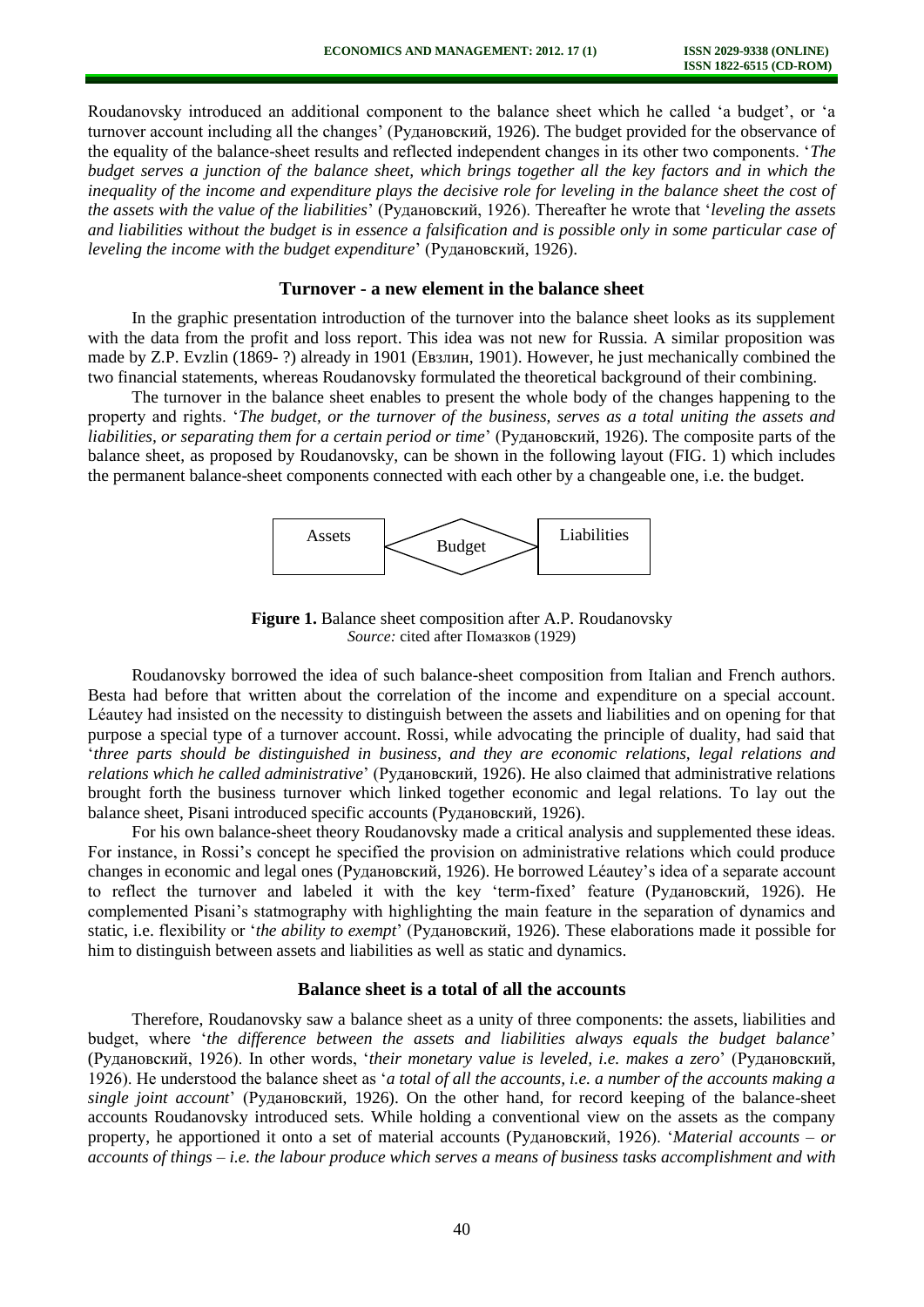*which the company makes certain operations'*, wrote J.M. Galperin while describing A.P. Roudanovsky's theory (Гальперин, 1930).

Following Cerboni's concept of logismography, Roudanovsky split the liabilities into three sets of accounts: agency, correspondence and capital (in Roudanovsky's terminology, 'funds') (Рудановский, 1926). Agency accounts implied those '*of all third parties who shall pay and return to us all the property they received from us in advance*', correspondence accounts were personal accounts of the debtors and creditors, and the capital account was the proprietor's account (Рудановский, 1926; Рудановский, 1925а). On the agency and debtors' accounts the debit turnover always exceeded the credit turnover. It is important to point out that agency accounts are meaningful only in public (government) companies, because it is only in this type of enterprises that agents correlate with the budget, in private companies this account is rather difficult to separate from the correspondence account (debtors' accounts), Pomazkov wrote explaining Roudanovsky's balance-sheet theory (Помазков, 1929).

The turnover and budget were split in the current accounting into two sets of accounts: expenditure and income, which reflected the processes occurring through change in the assets and liabilities accounts. The key feature of this account is the fixed-time character of the relations. The turnover and budget account makes it possible to distinguish between the static and dynamics, because it is through their connection with the budget that '*permanent accounts turn into accounts of more or less fixed time period; property accounts, i.e. the assets, and personal accounts, i.e. the liabilities, acquire the fixed-time mobility; and the latter ones also a fixed-in-time stability which is short-term'* (Рудановский, 1926). The turnover is requisite in the balance sheet for the performance of Pacioli's axiom; it provides for the equilibrium of the balance sheet when the assets and liabilities change independently. At the same time this type of account remains '*a most essential one, for it implies the very purpose of accounting*' (Рудановский, 1926).

### **Roudanovsky's most important conclusions**

The peculiarities of the turnover (budget) account are connected with the type of the company in which it is used. In private companies the budget and turnover are the result of the assets and liabilities change, i.e. the company activity begins and ends with the assets and liabilities. Consequently, the completion of the turnover brings to the dissolution of the budget account in the capital account which is an integral part of the liabilities, or in the assets account. In case the turnover has not been completed by the time of the balance sheet drawing up, it is shown in the balance sheet in a detailed way. The detailed turnover separately shows the change in the assets and liabilities. With this the author succeeded in making it possible to simultaneously reflect in the balance sheet the accountancy data for the valid results of solvency and profitability analysis. Thus, Roudanovsky settled the contradiction between the static and dynamic theory of the balance sheet. M.L. Pyatov, a contemporary researcher into Roudanovsky's theory, was absolutely just in his appraisal, when he emphasized that '*That was one of the most important conclusions. Nevertheless, it has not been appraised properly by our colleagues in Russia and abroad. To ignore this conclusion means to ignore significant restrictions of information possibilities of modern accounting methods based on the balance-sheet model of company's financial position*' (Pyatov, 2010).

On the contrary, in government economy the assets and liabilities result from the budget. The budget in this type of companies is the source of their business activity and, therefore, it '*splits into two parallel processes: one of which is an active process which specifies the budget expenditure, and the other one is a passive process specifying the budget income'* (Рудановский, 1925а). The active process originates a series of legal relations which form the liabilities; the passive process leads to the appearance of economic goods which form the assets of the public (government) company.

The distinction of a public (government) company from other types of companies lies with the given estimate (budget) 'which sets the strictly fixed limit for the turnover and fully defines the essential content of the permitted turnover' (Рудановский, 1926). This is the reason why they use cameral accounting the main task of which is examination of the budget performance. Taking into consideration Hügli's approach to the cameral accounting, Roudanovsky combined those principles with the principles of commercial bookkeeping. For this purpose in the public companies' accounting he divided the budget account into two sets of income and expenditure accounts which he filled with particular operations accounts (budget items) or also accounts of this particular public company divisions which have their own separate budget (Рудановский, 1926). The use of budget items as accounts made it possible in the accounting to compare the planned and real payments (Львова, 2010). Application of the commercial accounting principles in the public companies'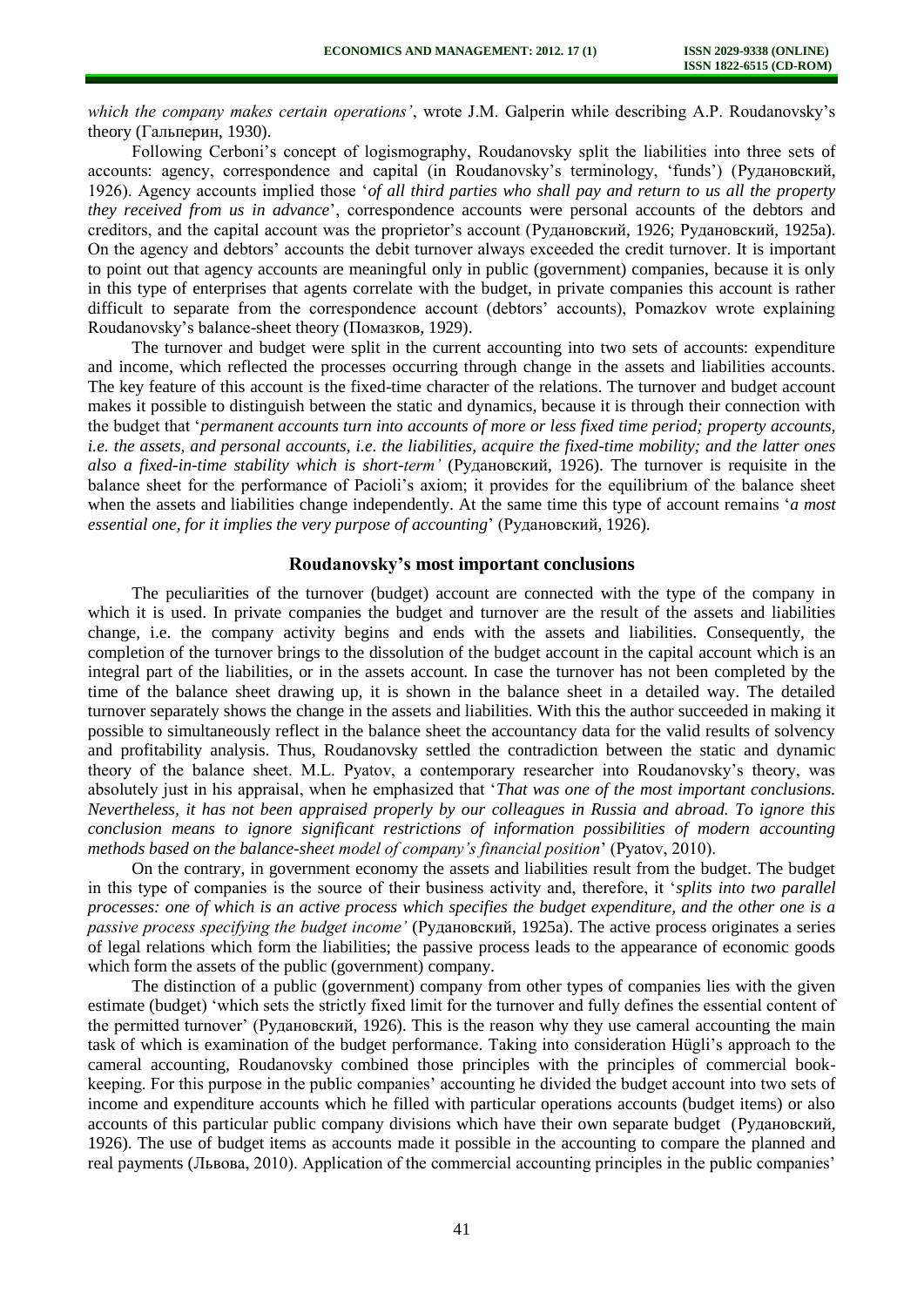accounting made it possible to show the receipt of property, and the addition of the cameral accounting principles made it possible to reveal the data on the budget performance.

With the split of the balance sheet into three components or accounts Roudanovsky achieved reproduction in the balance sheet of all and any relations of the company which result from its business activity, i.e. the way economic relations corresponded to the property, legal relations to the rights and obligations, and specific relations to the time fix connected with the turnover. Roudanovsky characterized those relations as spatial, and showed them in the following way (FIG. 2).

He believed that their reflection in the accounting was '*a complete representation of the business activity*' (Рудановский, 1926).



**Figure 2.** A.P. Roudanovsky's description of a company's business relations *Source*: Рудановский (1926)

Roudanovsky likewise believed the balance sheet, that revealed the company's actual standing and specified its activity, to be volumetric (FIG. 3).



**Figure 3.** Balance sheet after A.P. Roudanovsky *Source*: cited after Медведев and Назаров, (2007)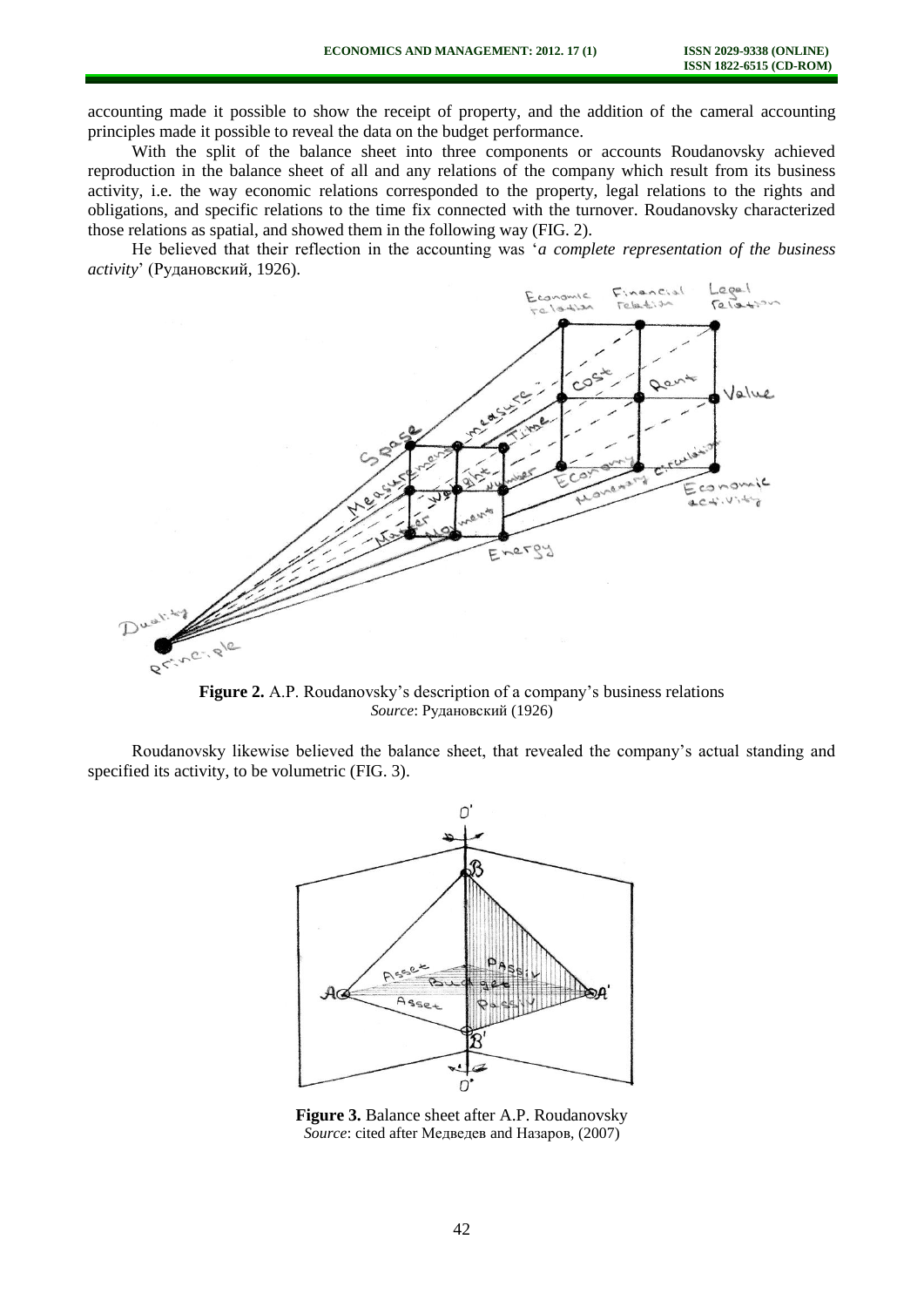In the author's opinion, such composition of a realistic balance sheet, i.e. the one existing in the company irrespective of its coverage by the accounting methods, hampers its depiction '*on paper*', i.e. in one dimension, and '*requires a certain degree of conventionality*' (Рудановский, 1926). In Roudanovsky's opinion, such balance sheet can be represented on paper only in a digraph manner, because only two sides of the balance sheet and only two accounts out of three can be shown in one dimension. In practical life it is customary to use the assets and liabilities accounts; some conventional placement is needed for the turnover account. Furthermore, not all the liabilities accounts have outstanding loan balances (agency and debtors' accounts), which is also important to show in the balance sheet. This results in the necessity to split the assets and liabilities in the balance sheet into two parts: the real and conventional, and to place on the respective sides the accounts data which are only conventionally related to them, but which are requisite for leveling. The balance sheet after A.P. Roudanovsky can be shown in a schematic way as follows.

| <b>Balance Sheet</b>        |                                 |
|-----------------------------|---------------------------------|
| <b>Assets</b>               | <b>Liabilities</b>              |
| <b>Absolute Assets</b>      | <b>Absolute Liabilities</b>     |
| <b>Material Accounts</b>    | Capital (Fund) Account          |
|                             | Creditors' Account              |
| <b>Conventional Assets</b>  | <b>Conventional liabilities</b> |
| <b>Agency Accounts</b>      | Income Accounts                 |
| Debtors' Accounts           |                                 |
| <b>Expenditure Accounts</b> |                                 |

Table 1. Content of the balance sheet after A.P. Roudanovsky

Such composition of a balance sheet makes it possible to fully specify the company activity and its economic and legal relations. For business companies the balance sheet proposed by A.P. Roudanovsky is close in its essence to the dynamic balance sheet proposed by the German scientist E. Schmalenbach, the purpose of which was to show the financial result of the company's activity. However, as opposed to Schmalenbach, Roudanovsky provides a full picture of the company's financial result and also his balance sheet separately represents the changes in the assets and liabilities. Following Roudanovsky, 'the balance sheet general formula' (Рудановский, 1925), or the balance sheet equation (1) looks as follows:

#### $\mathbf{A} + \mathbf{E} = \mathbf{I} + \mathbf{P}$  (1)

where A stands for assets, E for expenditure, I for income, and P for liabilities (Рудановский, 1925).

In public companies such balance-sheet composition makes it possible to provide information on the company property and its budget performance.

Therefore, already in the beginning of the past century this Russian author could offer a solution to issues which the scientists have been trying to resolve until currently, i.e. the combination of the ideas in terms of cameral and commercial accounting and resolution of the controversy between the dynamic and static theories of the balance sheet.

# **Conclusions**

A.P. Roudanovsky had a fresh glance at the balance sheet. He proved that the balance sheet is an objectively existing category which an accountant cognizes through bookkeeping and accounting methods, and which he does not draw up on the grounds of book entries. He designed a balance-sheet theory that was based on the rejection of commonly recognized equation of the assets and liabilities and in this way allowed to overcome the informational restrictions on the balance sheet.

Balance-sheet theory, proposed by Roudanovsky, provides for an opportunity to comprehend by way of the methods of accounting registry the three spatial types of business relations, i.e. economic, legal and administrative. In the balance sheet of a business company this makes it possible to disclosure required information for the solvency and profitability analysis. Also in the balance sheet of a public company this helps to show its budget performance.

Roudanovsky's theory is based on the balance-sheet split into three parts. As a result Roudanovsky broadened the limits of accounting by combining two forms of accounting: commercial and cameral, and